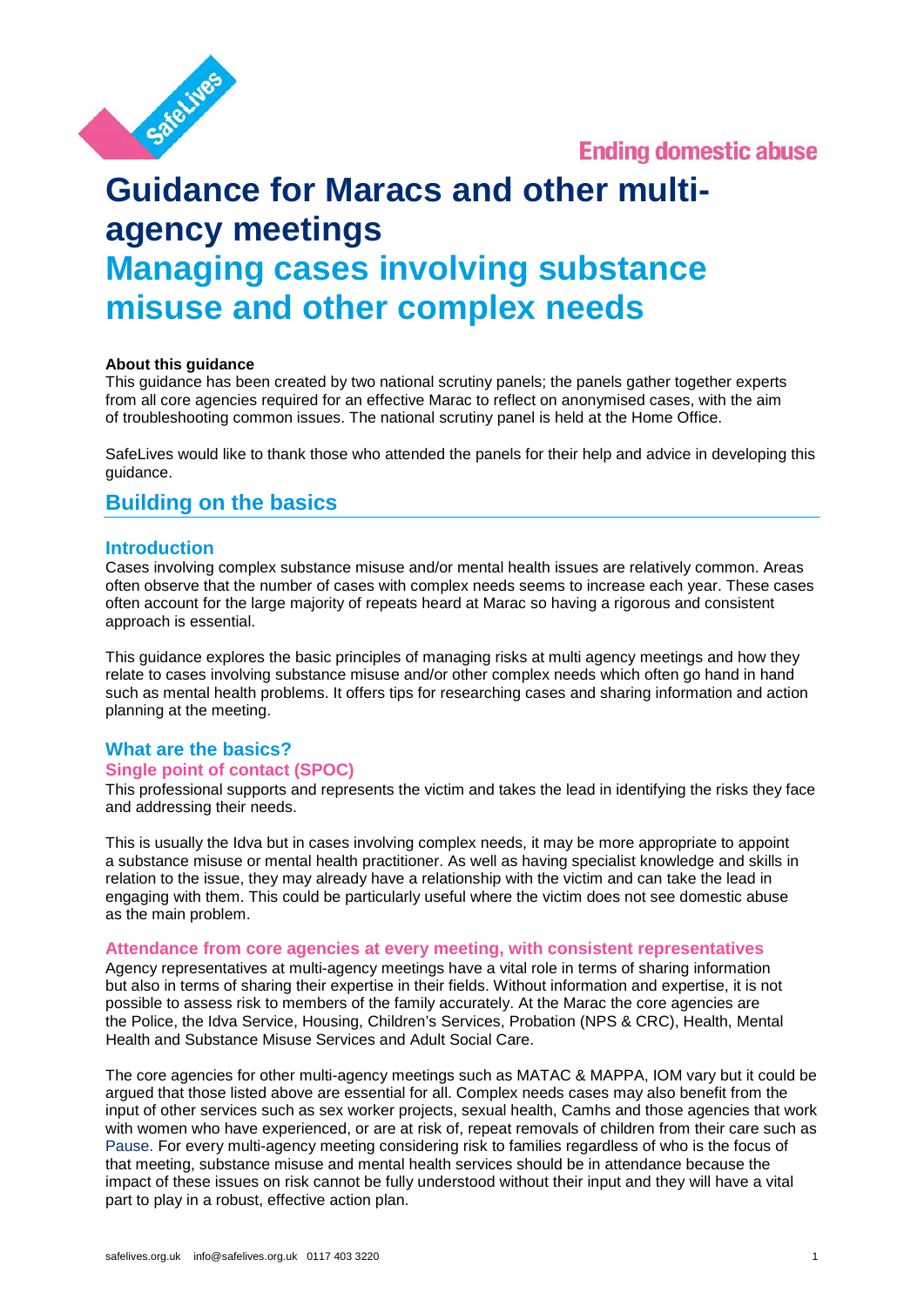#### **The behaviour of the perpetrator is addressed**

While the victim is the focus of the Marac, their safety and that of any children involved, can only be achieved if the behaviour and sometimes, the needs of the **perpetrator** are also addressed, either by managing, diverting and/or disrupting their behaviour or by proactive work to seek a prosecution. This is especially important in cases where there are issues around substance misuse and/or mental health for the perpetrator and where that perpetrator has not yet been engaged by services that can support them to reduce the impact of their usage, or health issues on their abusive behaviour, whilst also addressing that abusive behaviour. It is essential that services and practitioners help perpetrators and victims recognise that neither substance misuse nor mental health problems are the cause of the abusive behaviour, but they can trigger the abuse or increase the risk of serious harm from that abuse. [Read our guidance for more tips and advice.](http://www.safelives.org.uk/sites/default/files/resources/Perpetrator%20guidance%20for%20MARACs%20FINAL.pdf)

#### **Needs of children including their safety is addressed in every case**

Children's Social Care and Camhs will need to be vigilant about the role they play in safeguarding and supporting the children of complex needs families. Assessments should not be finalised until the Marac or other multi-agency meeting such as MATAC have been held so that the information shared at the meeting can be included in child safeguarding decisions. It is vital that there are visible links between all multi-agency meetings to enable all information available about all members of a family to be shared and prevent duplication of work or overwhelm the family with support. This will help prevent silo working and improve the response to and outcomes for each member of the family.

# **GPs and professionals working in A&E may be the first to identify victims and perpetrators who present with complex needs**

Health practitioners are in an ideal position to ask why people may be misusing substances which should include the direct question about domestic abuse. This will improve early identification of domestic abuse and enable the signposting to the right services sooner.

They will also be in a good position to identify when a repeat incident has occurred. Examples of simple ways for GPs and other professionals to share information on victims and perpetrators of domestic abuse can be found on [the Iris project](http://www.irisdomesticviolence.org.uk/iris/) website.

GPs and health practitioners need to share relevant and proportionate information that affects the risk either to the victim and/or the perpetrator and/or the children and there will need to effective pathways into and out of multi-agency meetings to enable them to do so. Often, Health will be the only agency with any contact with the victim or the perpetrator and so play an essential role in the coordinated community response to safeguard victims & children and to support the behavioral change in the perpetrator, thus reducing the risk.

#### **Services take responsibility to engage with victims and perpetrators**

# *"She just turned up at my door. She took me for a hot drink. I just felt safe. She didn't make notes or anything, just listened. I was so grateful".*

There are numerous reasons why victims of domestic abuse and perpetrators may find it extremely challenging to accept support. Some may be reluctant to engage with services through fear of the police or children's social care, particularly if there are substance misuse and/or mental health issues, from fear of being stigmatised, or from fear of having their ability as a parent questioned. There may be accessibility difficulties, diversity and/or cultural issues that may prevent reaching out for a service.

Research tells us that older people and young people alike are less likely to engage in support than most.

Any action plan should acknowledge and address these or any issues or fears. Agencies must think creatively and be tenacious, persistent and take responsibility to find ways to engage victims into services. There should be no expectation that a victim or perpetrator should engage. These are often people in crisis and living with complex disadvantages. It is the role of the professional to build trust and enable engagement for all. Joint working in a coordinated response to victims of domestic abuse is key. Agencies can consider making links with any other professional/practitioner who has already established a trusting relationship with the victim or perpetrator and working jointly in the best way to suit the client. All those known to be already working with a family member should be invited to the multi-agency meeting.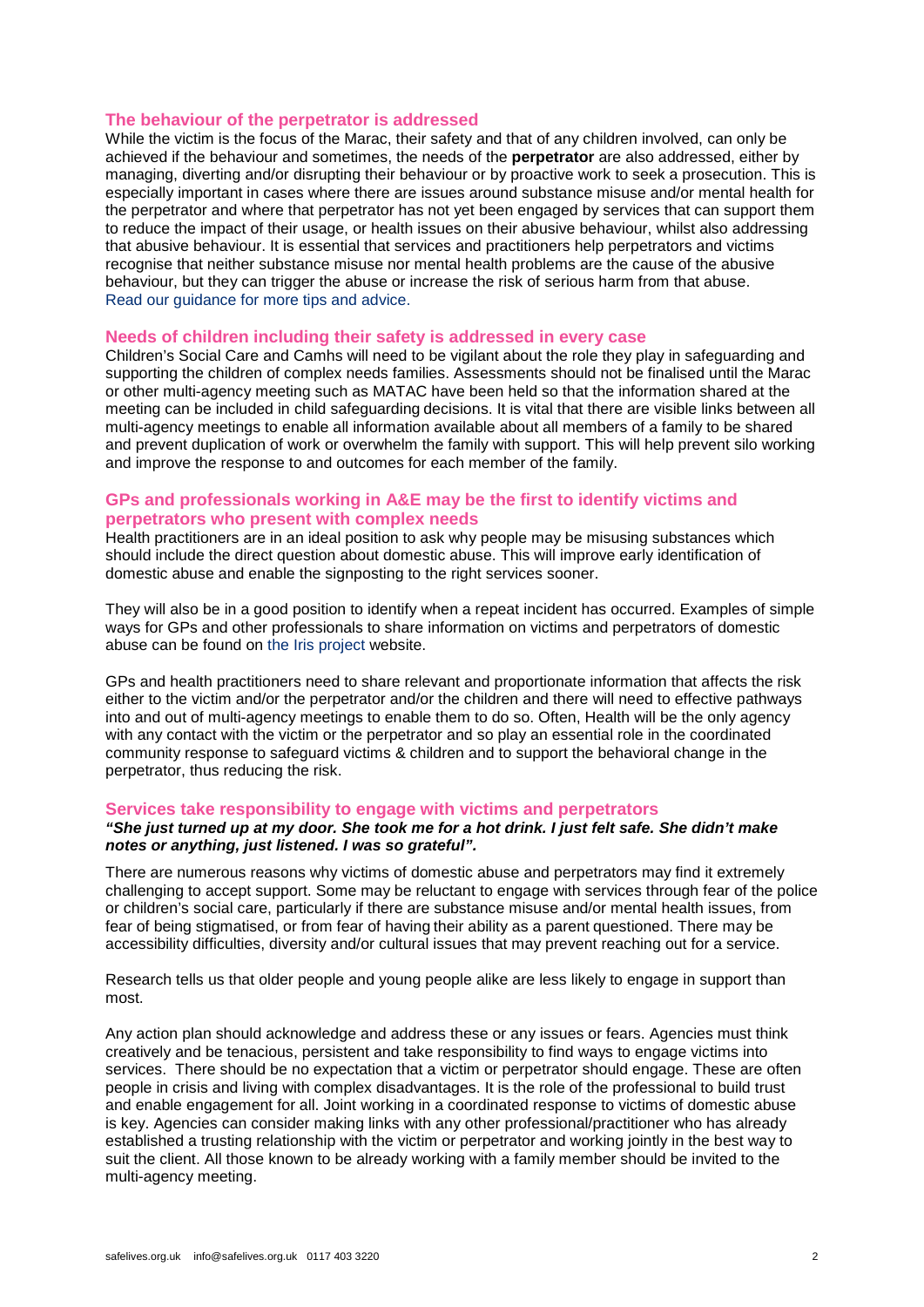It is the role of the professional to build trust and enable engagement for all. Joint working in a coordinated response to victims of domestic abuse is likely. Agencies can consider making links with any other professional/practitioner who has already established a trusting relationship with the victim or perpetrator and working jointly in the best way to suit the client. All those known to be already working with a family member should be invited to the multi-agency meeting.

It is the role of the professional to build trust and enable engagement for all. Joint working in a coordinated response to victims of domestic abuse is key. Agencies can consider making links with any other professional/practitioner who has already established a trusting relationship with the victim or perpetrator and working jointly in the best way to suit the client. All those known to be already working with a family member should be invited to the multi-agency meeting.

At all times, all practitioners should consider the victim or perpetrators position in their [stages of](http://socialworktech.com/2012/01/09/stages-of-change-prochaska-diclemente/)  [change.](http://socialworktech.com/2012/01/09/stages-of-change-prochaska-diclemente/) The aim must be to enable & empower individuals to take action and to sustain maintenance & recovery, preventing relapse.

# **Victims are more likely to be in a relationship and leaving is not an immediate or foreseeable option**

This may be because they are dependent on their abuser to supply them with drugs and or alcohol. They may be dealing with a severe mental health illness which makes them extremely vulnerable and unable to cope alone. Agencies should consider how, if appropriate they work with both the perpetrator and the victim in a safe but effective way to reduce codependency and address the risks they (possibly both) face not only from each other but in their health too. All practitioners who attend Marac should have a working knowledge of the [Care Act 2014](http://www.legislation.gov.uk/ukpga/2014/23/contents/enacted) and Adult Social Care must exercise their duties under the Care Act when an adult victim or perpetrator (or both) are at risk of abuse and have care and support needs which will arise from their substance misuse and/or mental health issues as many will fit the [eligibility criteria.](https://www.scie.org.uk/care-act-2014/assessment-and-eligibility/eligibility/criteria-adults-care.asp) Resistance to undertake relevant enquiries or exercise duty by a Local Authority can and should be challenged by any agency including the Chair & Idva (see p.3)

# **Change the Narrative**

People who misuse substances and who live with or perpetrate domestic abuse are often living chaotic lives. Victims of abuse may use drugs or alcohol as a coping strategy. They may be dependent on their perpetrator as their supplier. Using negative language such as "*didn't show up so closed file*", "*refused to engage*", "*No show again*" is unhelpful & can impact on attitudes towards those we need to help. Agencies have a responsibly to engage people into service and not expect those people, particularly those with complex needs to come to them. Understanding why they may not engage in support is illustrated through language and actions. Consider "*We were not able to engage her into service*"; "*we have made every attempt to engage him including…. but he was not able to engage on this occasion*".

*"You feel bad enough about yourself anyway, you don't need to be made to feel worse by someone else judging you"* **Alex, survivor of domestic abuse & recovered substance misuser**

#### **Researching case files and information sharing**

The following are useful prompts when researching case files for individuals (victims, perpetrators or other relevant household members) with substance misuse and/ or mental health issues. Sharing this type of relevant and proportionate information appropriately will enable multi-agency meetings to create an action plan which identifies and addresses the needs and risks to the whole family.

**Remember:** Think **whole family** always. Consider impact of living with "toxic trio" on children and young people.

#### **Mental health**

- Has a specific mental health issue been diagnosed?
- What treatment or other support is the individual receiving?
- Is the individual open to offers of support?
- Are they currently taking prescribed medication in line with guidance and, if not, what are the likely consequences?
- Does the individual have a history of self-harm and/or attempted suicide?
- Is the individual currently threatening self-harm or to commit suicide?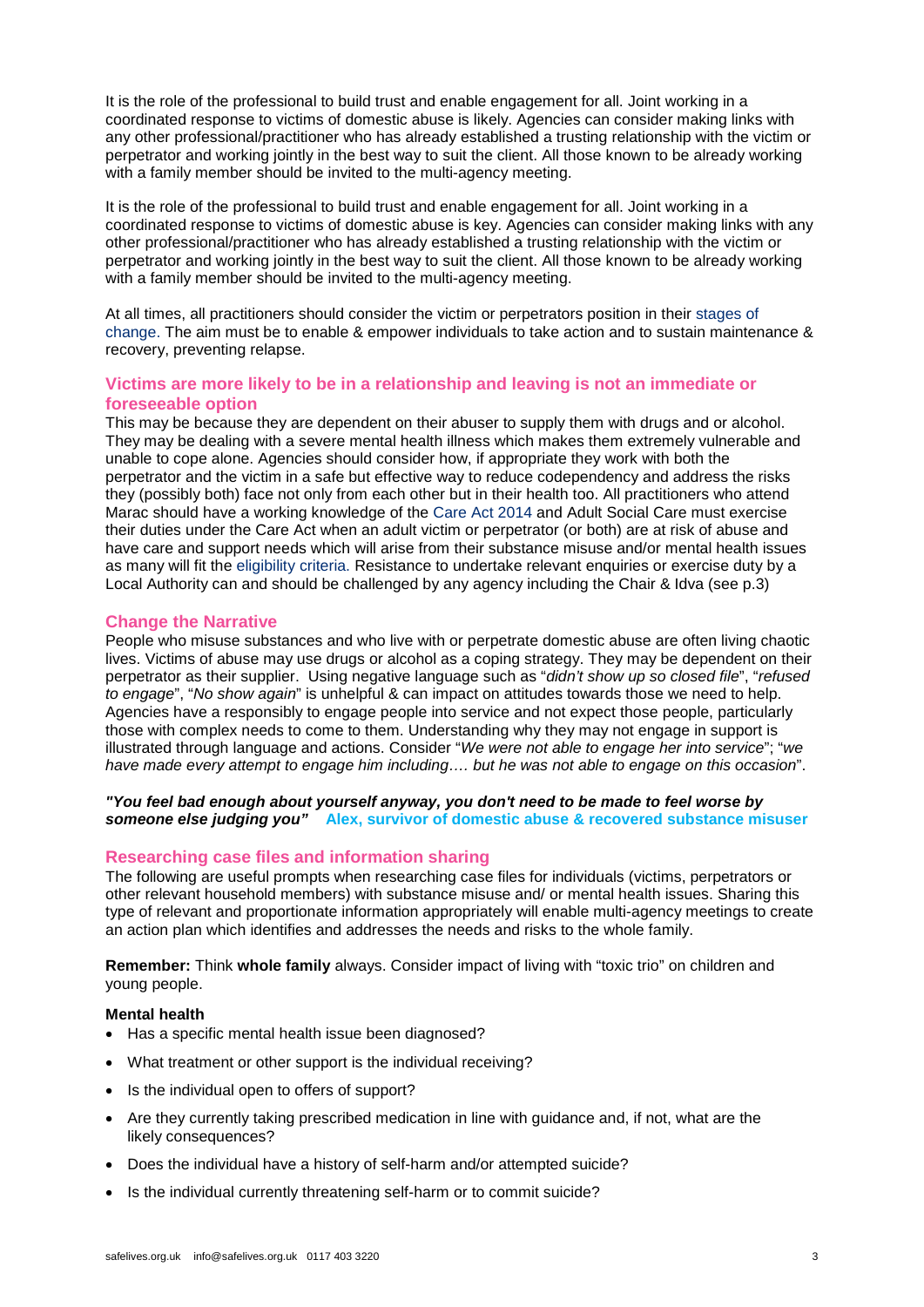- Does the individual have access to a firearm (have police been informed?)
- What is the impact of the individual on other family members?
- Does the individual have a history of violence towards others, including professionals?

#### **Substance misuse**

- What substance(s) does the individual misuse?
- Do they recognise that they misuse substance(s)?
- What ongoing treatment or support are they currently receiving?
- Does the level of dependency/substance misuse impede on the work that you are focused on (e.g. to they often come to appointments intoxicated?)
- How much, how often and for how long have they been abusing substances?
- How does the substance misuse impact on their day-to-day functioning?
- Do they have care and support needs that are/are not being met?
- Are they a carer for any other adult? Please locate name, DOB and consider need to share with the relevant agencies & Marac administrator before the meeting
- What is the impact of the individual on other family members?
- What support/treatment have they had in the past that may have worked/didn't work?
- Is the individual open to offers of support from professionals?
- Which other individuals in this case are abusing substances and what is the impact?
- Does the individual have a history of violence towards others, including professionals?
- Is there any known level of association within gangs and the wider community, including willingness to use violence or association with those routinely involved in violence and firearms?

#### **[The Care Act 2014](https://www.scie.org.uk/care-act-2014/?gclid=EAIaIQobChMIofjl_pLV2gIVjrvtCh0bEwzcEAAYAiAAEgKi-vD_BwE)**

- Consideration of domestic abuse in the scope of Adult Safeguarding with respect to the client's having care and support needs is essential. Adults who misuse substances and or mental health issues are perceived as having care & support needs in the context of Adults Social Care including needs for support with parenting.
- Opportunities for prevention of future needs is explicit in The Care Act…prevent, reduce, delay…

# **Effective action planning**

**Actions should be agreed**

- **To identify the single point of contact** and/or agencies working with each family member
- **To create opportunities to work jointly**  for instance, the Idva working closely with the mental health nurse to support the victim, and housing and probation working together to address the perpetrator's substance misuse and housing issues
- **To respond to any new information** shared during the meeting, in line with the risk posed
- **For Marac representatives to flag files** and inform relevant frontline professionals of the Marac action plan
- **To focus housing solutions around the risk and needs of the victim** in order to reduce isolation and vulnerability. These should be coordinated with advice from any substance misuse and/or mental health professionals that are involved
- **Consider housing solutions for the perpetrator**. Maintaining a tenancy/license to occupy can be a motivational factor for change. Consider impact of homeless ness on perpetrator & likelihood of continued reliance on victim for housing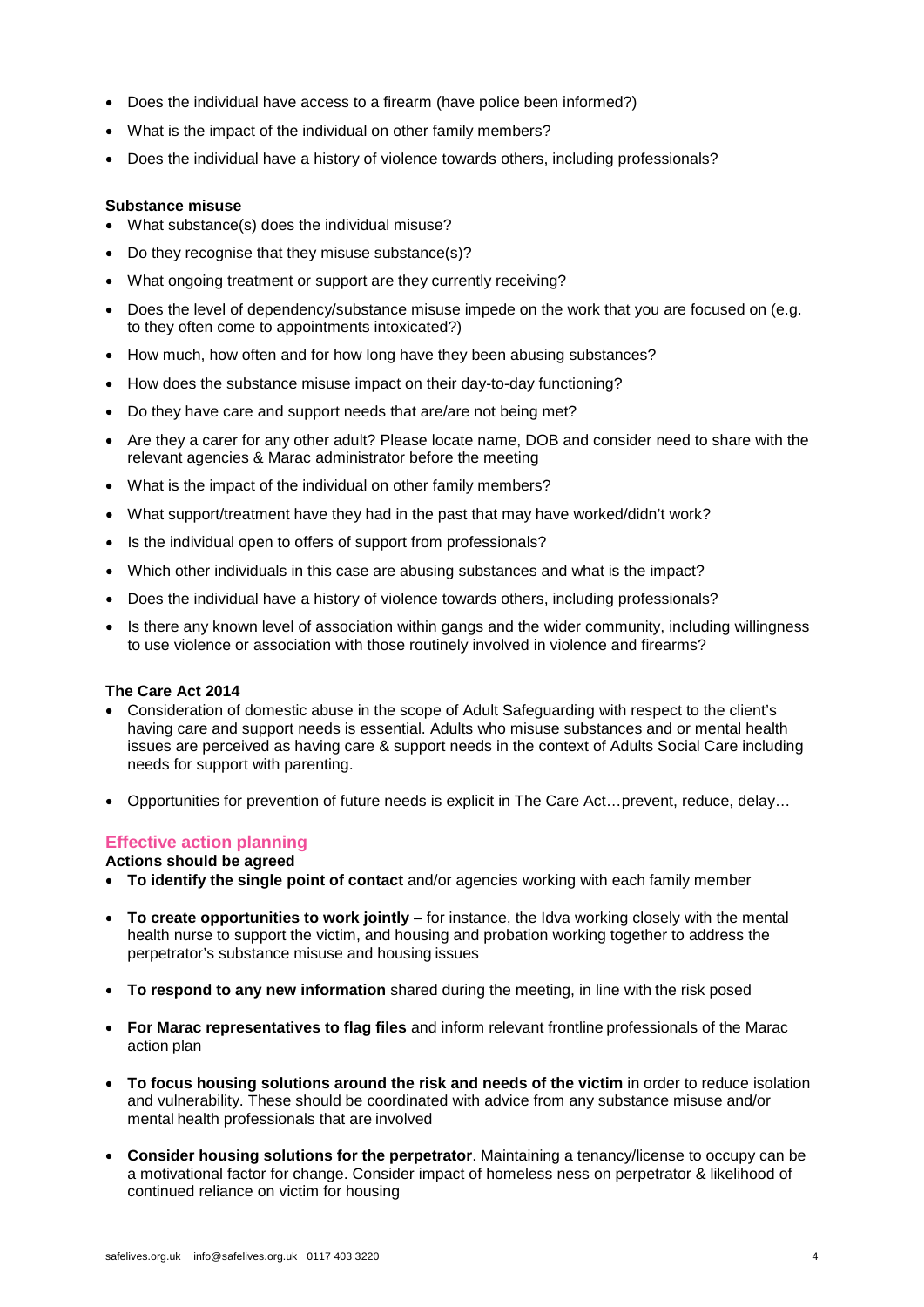- **For probation/community rehabilitation companies to feed relevant information on complex needs into pre-sentence reports** and make recommendations to attend relevant locally available programmes
- **To consider how the domestic violence disclosure scheme can be used** for serial and high-risk domestic abuse perpetrators. [Read our guidance for more tips and](http://www.safelives.org.uk/sites/default/files/resources/DVDS%20guidance%20for%20MARACs%20FINAL.pdf) [advice.](http://www.safelives.org.uk/sites/default/files/resources/DVDS%20guidance%20for%20MARACs%20FINAL.pdf)
- **To decide if you should share information about a victim at Marac with the local troubled families team**. For more information on how to make a referral, contact your local troubled families team or [the Department for Communities](mailto:Families.Team@communities.gsi.gov.uk) and Local [Government.](mailto:Families.Team@communities.gsi.gov.uk)
- **For agencies to continue to refer back to Marac** any [repeat incidents which meet the](http://www.safelives.org.uk/definition-repeat-marac) [definition](http://www.safelives.org.uk/definition-repeat-marac) (*reviewed definition 2018*)
- **Consider professionals meeting as an action from Marac**. Bringing all relevant agencies working with the family, including frontline workers to case manage as a multi-disciplinary team can be fruitful & effective. Conduct these meetings under the Marac Operating processes. Consider whether a professionals meeting involving the individuals is appropriate (consider safety for all & potential benefits)

#### **What if the victim or perpetrator is a young person with complex needs?**

Children's social care should consider them as a child at risk/child in need and ensure assessments are updated or initiated as a result of the information shared at the multi-agency meeting. Consideration should also be given to whether the young person is at risk of or already involved in child sexual exploitation. Links need to be identified and made with the local CSE multi-agency arrangements.

If they are approaching 18, children and adult social care will need to work together to transition the young person into their service. [Read our guidance for more tips and advice on](http://www.safelives.org.uk/sites/default/files/resources/Supporting%2016%20%26%2017%20year%20olds%20-%20MARAC%20FINAL_0.pdf) [working with 16 and 17](http://www.safelives.org.uk/sites/default/files/resources/Supporting%2016%20%26%2017%20year%20olds%20-%20MARAC%20FINAL_0.pdf)  [year olds at Marac.](http://www.safelives.org.uk/sites/default/files/resources/Supporting%2016%20%26%2017%20year%20olds%20-%20MARAC%20FINAL_0.pdf)

# **Outside the Multi-agency meeting**

# **If you're part of a Marac strategic or governance group**

Establish an accessible local referral pathway for long-term recovery. This will enable agencies to know what services are available post-Marac when the risk to the victim and their family has been reduced.

The pathway should also clearly outline access points to needs-led counselling and treatment for substance misuse. You should also consider how clients who do not speak English as a first language might access this support.

#### **If you're a commissioner**

**Consider multi-disciplinary teams.** This will ensure you have domestic abuse workers who specialise in complex needs such as mental health and substance misuse.

**Commission mental health and substance misuse services locally.** This will allow them to be flexible with how and when they offer services to high-risk Marac cases.

For advice on commissioning high quality services at all parts of the care pathway, [visit](http://www.safelives.org.uk/commissioning-support) [the](http://www.safelives.org.uk/commissioning-support)  [SafeLives website.](http://www.safelives.org.uk/commissioning-support)

#### **If you work in Wales**

The Welsh Government will shortly be launching a formal policy of targeted enquiry for violence against women, domestic abuse and sexual violence across the public service. This will go some way to skilling up a wider group of professions to respond more effectively to those experiencing complex needs in Wales.

For more information on this please contact [violenceagainstwom@wales.gso.gov.uk.](mailto:violenceagainstwom@wales.gso.gov.uk)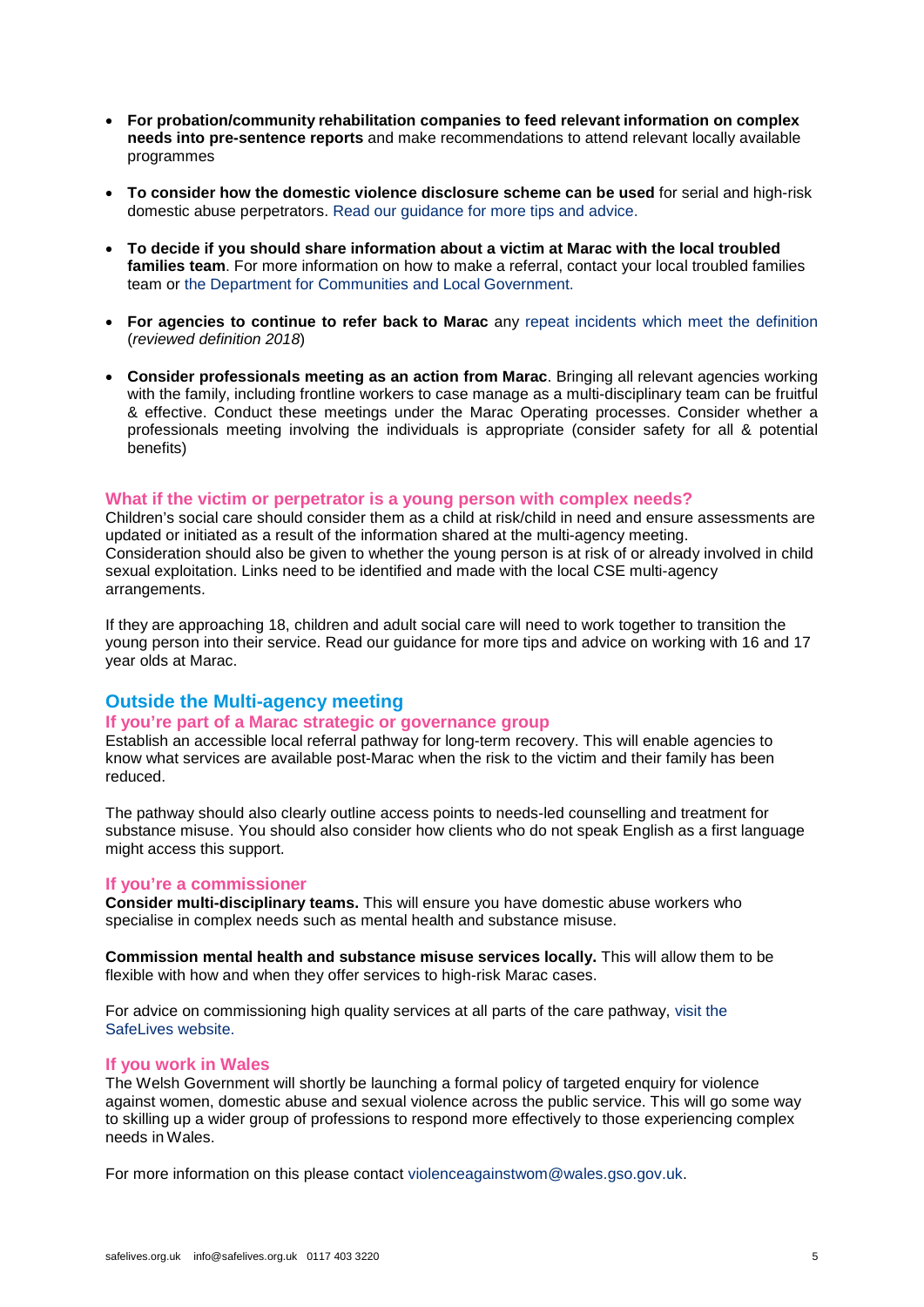# **Recommended Resources and Guidance for all practitioners & strategic leads**

- **Good Practice Guidance, AVA**
- **[Lanarkshire Alcohol and Drug Partnership. Guidance for domestic abuse and alcohol and](http://www.lanarkshireadp.org/ResourcesLinks/Professional/DomesticAbuse/Docum%20ents/DomesticAbuseResource.pdf)  [drugs services in Lanarkshire.](http://www.lanarkshireadp.org/ResourcesLinks/Professional/DomesticAbuse/Docum%20ents/DomesticAbuseResource.pdf)**

This guidance aims to inform and support staff working with survivors and perpetrators of domestic abuse for whom substance use is an issue. It is written mainly for practitioners in specialist domestic abuse or alcohol and drugs services. However, it will be useful for staff in any setting looking for information or advice on how to respond to service users affected by both domestic abuse and substance use.

- Hughes, L., Fitzgerald, C., Radcliffe, P. & Gilchrist, G. (2015) **[A Framework for working safely and](http://www.kcl.ac.uk/ioppn/depts/addictions/research/drugs/project-outputs.aspx)  [effectively with men who perpetrate intimate partner violence in substance use treatment](http://www.kcl.ac.uk/ioppn/depts/addictions/research/drugs/project-outputs.aspx)  [settings.](http://www.kcl.ac.uk/ioppn/depts/addictions/research/drugs/project-outputs.aspx)** This framework has been developed from recent UK research to ensure that people who work within substance use treatment services (and other health and social care services) are able to define and clarify the key capabilities (i.e. knowledge, attitude and values, ethical practice, skills and reflection and professional development) for working with men who use substances and who perpetrate IPV a capacities framework has been developed
- **[National Institute for Health and Care Excellence \(2014\) Domestic](https://www.nice.org.uk/guidance/ph50/resources) violence and abuse: multi[agency working.](https://www.nice.org.uk/guidance/ph50/resources)** The guidance is for health and social care commissioners, specialist domestic violence and abuse staff and others whose work may bring them into contact with people who experience or perpetrate domestic violence and abuse.
- **[Osman Y, Delargy A. \(2009\) Knowledge Set One: Domestic Abuse](http://www.alcoholconcern.org.uk/wpcontent/uploads/woocommerce_uploads/2014/10/Knowledge-set-1.pdf)**  This is the first of three Knowledge Sets aimed at alcohol services, commissioners and policy makers, as well as their partners in the children, families and domestic abuse fields. The Knowledge Sets aim to provide the alcohol and related fields with basic information that they will need to develop more family focused services that take account of domestic abuse.
- **[Stella Project \(2013\) Complicated matters: a toolkit](http://www.avaproject.org.uk/our-resources/good-practice-guidance-toolkits/complicated-matters-stella-project-toolkit-and-e-learning-(2013).aspx)** and e-learning programme addressing domestic and sexual violence, problematic substance use and mental ill-health These resources are designed to uncomplicate matters by raising professionals' awareness about how the three issues interlink and reflecting on the most effective ways to engage with individuals and families who are affected by these issues. To this aim, the both the toolkit and e-learning provide information on: the links between experiences of domestic and sexual violence, problematic substance use and mental ill-health; ways to encourage survivors to engage with services and how to meet their needs; ways to increase safety for survivors and their children; holding perpetrators accountable for their own violent and abusive behaviour; developing a holistic approach based on partnerships and integrated work and practical, adaptable tools which enable organisations to improve policy and practice. • Stella Project and London Drug and Alcohol Network. Risk management: what it means for the domestic violence and the substance misuse sectors <http://www.ldan.org.uk/PDFs/LDANRiskManagementBriefing.pdf>

• The purpose of this briefing is to improve practitioners' knowledge and understanding on risk management for service users with experiences of both problematic substance use and domestic violence. The interplay between these two support needs call for a holistic agency response: an approach that is based upon cross-sector partnership working, information sharing and ongoing review and revision of risks which can change quickly, particularly in relation to domestic violence.

- **[White, M., Roche, AM., Long, C., Nicholas, R., Gruenert, S. & Battams, S. \(2013\). Can I Ask...?](http://nceta.flinders.edu.au/files/2713/6615/8232/EN488_2013_White.pdf)  [An alcohol and other drug clinician's guide to addressing family and domestic violence.](http://nceta.flinders.edu.au/files/2713/6615/8232/EN488_2013_White.pdf)** National Centre for Education and Training on Addiction (NCETA). Flinders University, Adelaide, SA. This resource explores the relationship between alcohol and drugs (AOD) and family and domestic violence (FDV), with a focus on identifying how the AOD sector can better support clients who have co-occurring AOD and FDV issues, and minimise associated harms experienced by their children.
- **Risk assessments for perpetrators**
- **Guidance for Maracs: Coercive Control**
- **Identifying the Toxic Trio**